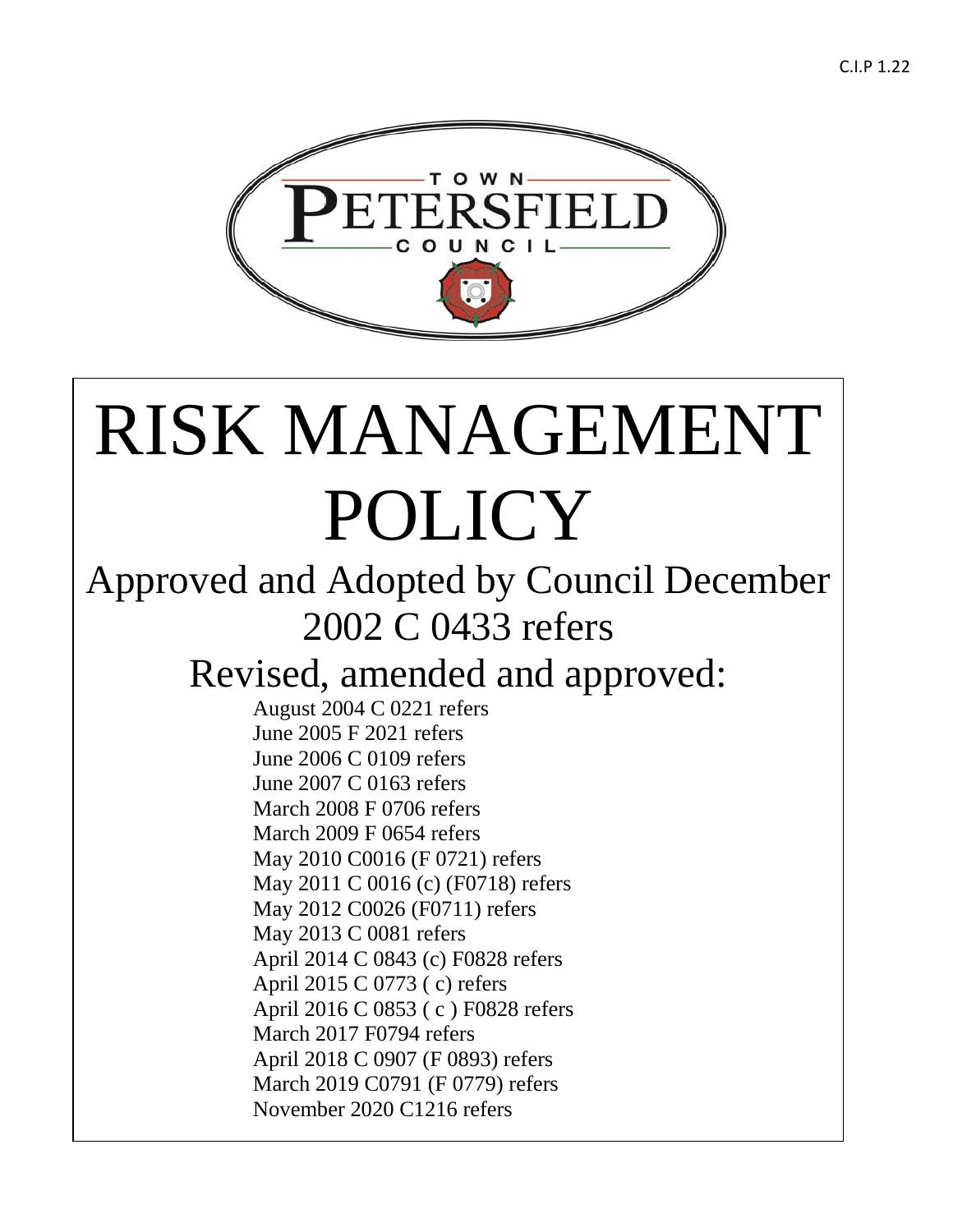**Petersfield Town Council accepts that a number of activities will involve some element of risk and that it will take steps, where appropriate to minimise or mitigate such risk.**

| 1A | Areas where there may be scope to use insurance to help manage risk. |
|----|----------------------------------------------------------------------|
|    |                                                                      |

| <b>Risk Identification</b> | The protection of physical assets<br>a)<br>owned by the Council eg. Buildings,<br>furniture, equipment including regalia,<br>for loss of damage                                                          | Most of the Town Council's<br>physical assets, including it's<br>regalia, are insured with Aviva<br>under Policy No.24867275 CCI.<br>Items such as old play equipment<br>and street furniture are not insured<br>as the likely cost of any claim<br>would exceed the level of the<br>premium for insurance                                               |
|----------------------------|----------------------------------------------------------------------------------------------------------------------------------------------------------------------------------------------------------|----------------------------------------------------------------------------------------------------------------------------------------------------------------------------------------------------------------------------------------------------------------------------------------------------------------------------------------------------------|
|                            | The risk of damage to third party<br>b)<br>property or individuals as a result of<br>the Council providing services or<br>amenities to the public (public liability)                                     | The Town Council has public<br>liability insurance of £15m. It also<br>has personal accident liability cover<br>for employees, members &<br>volunteers under the above policy.<br>The Town Council utilises the<br>services of Ellis Whittam to act as<br>its Health & Safety Consultant<br>benefitting from their advice,<br>support and guidance.      |
|                            | The risk of consequential loss of<br>$\mathcal{C}$<br>income or the need to provide essential<br>services following critical damage, loss<br>or non-performance of a third party<br>(consequential loss) | The Town Council has business<br>interruption cover under the above<br>policy                                                                                                                                                                                                                                                                            |
|                            | d) Loss of cash through theft or<br>dishonesty (fidelity guarantee)                                                                                                                                      | The Town Council has loss non-<br>negotiable and other money cover<br>fidelity guarantee cover for both<br>members & employees                                                                                                                                                                                                                           |
|                            | e) Legal Liability as a consequence of<br>asset ownership (public liability)                                                                                                                             | See (b)                                                                                                                                                                                                                                                                                                                                                  |
|                            | The risk of loss as a result of a cyber<br>f<br>attack (cyber insurance)                                                                                                                                 | The Town Council has insurance to<br>cover all aspects of a potential cyber<br>attack including business<br>interruption as a result of the<br>attach, re-establishment of data, IT<br>forensic specialist costs, legal<br>defence costs, public relations costs<br>and legal liability in the event of a<br>virus being transmitted toa third<br>party. |

**<sup>1</sup>B Areas where there may be scope to use insurance to help manage risk.**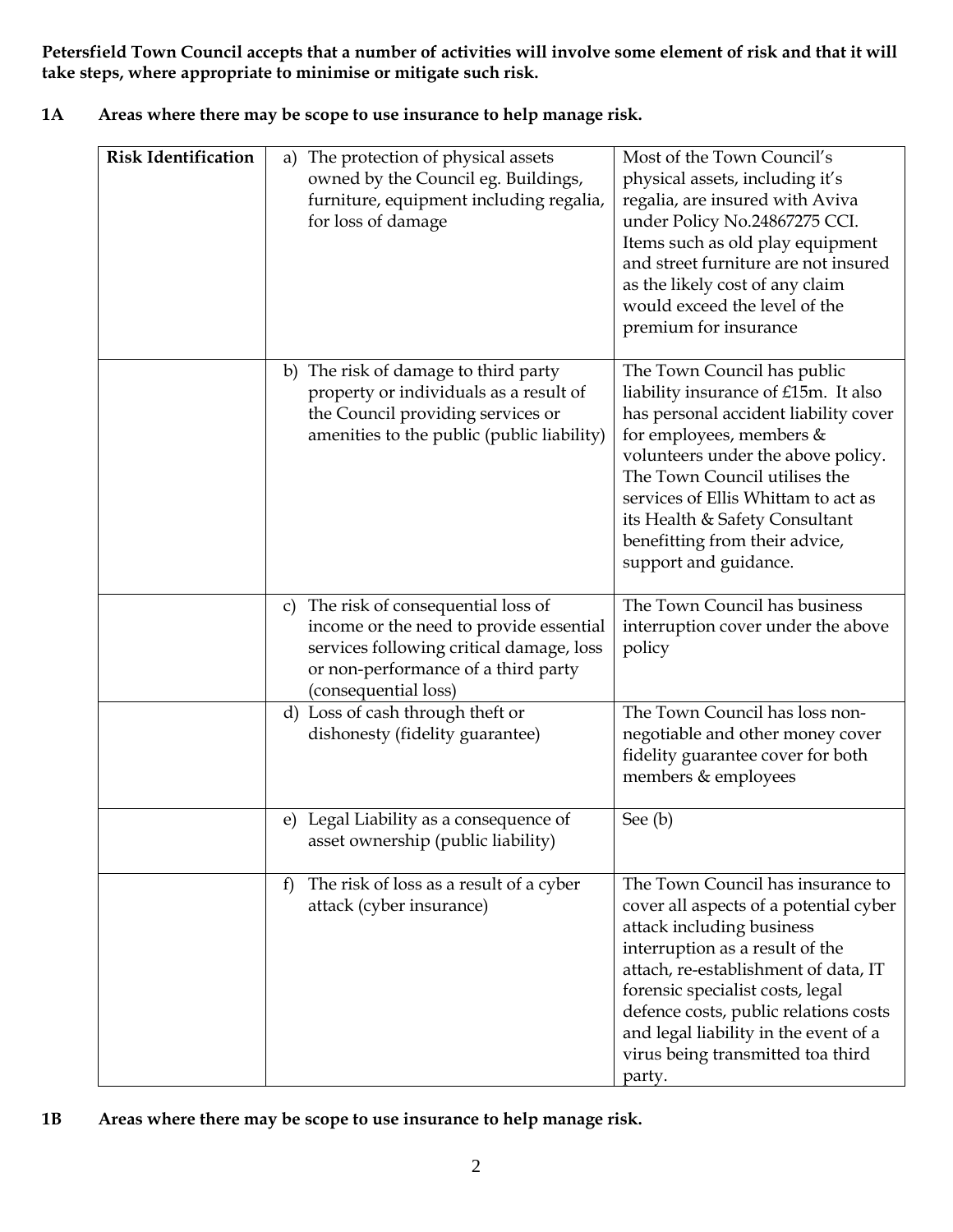| <b>Internal controls</b> | An up to date register of assets and<br>a)<br>investment                                | The Asset Register is updated<br>annually as a minimum as part of<br>the audit process.                                                                                                                                                                         |
|--------------------------|-----------------------------------------------------------------------------------------|-----------------------------------------------------------------------------------------------------------------------------------------------------------------------------------------------------------------------------------------------------------------|
|                          | Regular maintenance arrangements<br>b)<br>for physical assets                           | The regular maintenance of<br>buildings, sites and equipment is<br>covered by annual inspections as<br>part of the budget process.                                                                                                                              |
|                          | Annual review of risk and the<br>C)<br>adequacy of cover                                | The Town Council reviews levels of<br>risk and the adequacy of cover<br>every year. Where there is felt to be<br>additional risk or additional cover<br>needed, this is added.                                                                                  |
|                          | Ensuring the robustness of insurance<br>d)<br>providers                                 | The Town Council reviews its<br>insurance cover as part of the spirit<br>of best value. It is confident that its<br>present insurer is sufficiently robust<br>in the knowledge that the insurer is<br>regulated under the rules laid<br>down by current statute |
|                          | Ensuring the ability to continue<br>e)<br>operations in the event of a cyber<br>attack. | The Town Council manages this<br>risk through the use of RBS<br>Microshade who ensure the<br>adequacy and protection of IT<br>systems and controls including the<br>backing up of all files and keeping<br>up to date anti-virus software on all<br>computers.  |

## **1C Areas where there may be scope to use insurance to help manage risk**

| Internal audit<br>assurance | Review of internal controls in place and<br>a)<br>their documentation               | The comprehensive range of<br>internal controls is constantly being<br>reviewed by staff and is reviewed<br>by Council during the course of the<br>annual audit.                                                                                                                |
|-----------------------------|-------------------------------------------------------------------------------------|---------------------------------------------------------------------------------------------------------------------------------------------------------------------------------------------------------------------------------------------------------------------------------|
|                             | Review of management arrangements<br>b)<br>regarding insurance cover                | This forms part of the brief of the<br>Finance and General Purposes<br>committee annually.                                                                                                                                                                                      |
|                             | Testing of specific internal controls and<br>C)<br>reporting findings to management | Where there is felt to be a need for<br>additional internal controls within<br>the office, these will be put in place<br>by officers. Where additional<br>internal controls involve members,<br>such proposals will be put to the<br>Finance and General Purposes<br>committee. |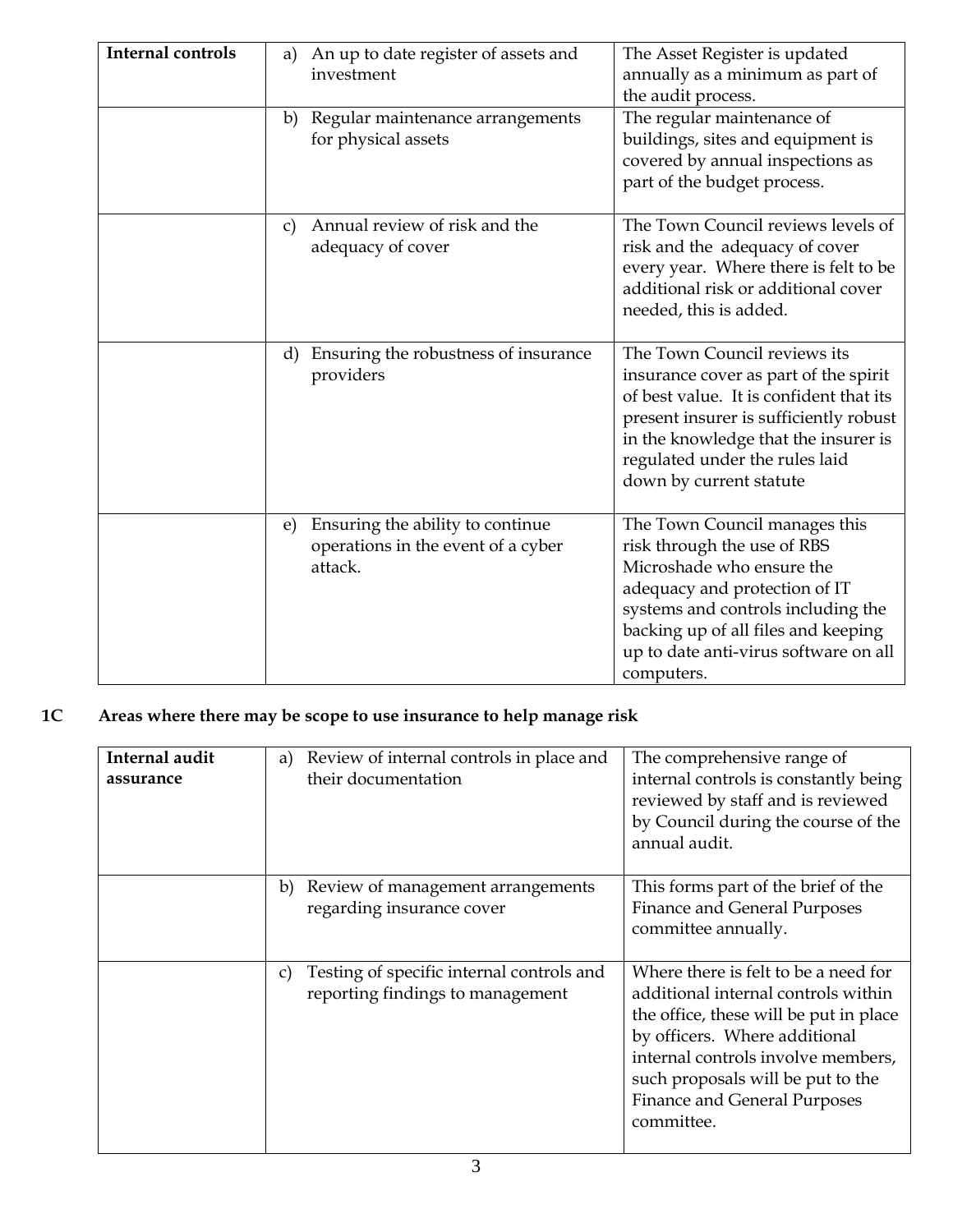#### **2A Areas where there may be scope to work with others to help manage risk.**

| <b>Risk Identification</b> | Security for vulnerable buildings,<br>a)    | The Town Council has two main                                            |
|----------------------------|---------------------------------------------|--------------------------------------------------------------------------|
|                            | amenities or equipment                      | public halls: Both halls are managed                                     |
|                            |                                             | by the Halls Manager with a team of                                      |
|                            |                                             | three part time supervisors. As far                                      |
|                            |                                             | as is possible one member of staff is                                    |
|                            |                                             | always on duty during a hire of the                                      |
|                            |                                             | Festival Hall and that person is also                                    |
|                            |                                             | the emergency callout individual for                                     |
|                            |                                             | The Avenue Pavilion. A code entry                                        |
|                            |                                             | system has been installed at The                                         |
|                            |                                             | Avenue Pavilion to facilitate all                                        |
|                            |                                             | hirers access to the premises. All                                       |
|                            |                                             | hirers are responsible for the<br>security of their respective buildings |
|                            |                                             | and the equipment therein. The                                           |
|                            |                                             | Council also checks that                                                 |
|                            |                                             | Leaseholders have adequate                                               |
|                            |                                             | insurance. The hirers' responsibility                                    |
|                            |                                             | for security is included within the                                      |
|                            |                                             | hiring regulations. Love Lane                                            |
|                            |                                             | Pavilion is leased out to a Nursery                                      |
|                            |                                             | and the Juniors Football Club.                                           |
|                            |                                             | The Festival Hall has an intruder                                        |
|                            |                                             | alarm system which is linked to the                                      |
|                            |                                             | police and the supplier.                                                 |
|                            |                                             | The Grounds Manager has                                                  |
|                            |                                             | responsibility for the Town                                              |
|                            |                                             | Council's open spaces and sports                                         |
|                            |                                             | grounds and the amenities sited                                          |
|                            |                                             | there. He is assisted in this by the                                     |
|                            |                                             | efforts of a volunteer group who                                         |
|                            |                                             | work on The Heath only; The                                              |
|                            |                                             | Friends of Petersfield Heath as well                                     |
|                            |                                             | as the Monday Group who work in<br>a variety of areas of council opened  |
|                            |                                             | land.                                                                    |
|                            |                                             |                                                                          |
|                            |                                             | Where its buildings are leased to an                                     |
|                            |                                             | organisation, that group has                                             |
|                            |                                             | responsibility for the security of that                                  |
|                            |                                             | building.                                                                |
|                            | Maintenance for vulnerable buildings,<br>b) | The Halls Manager is responsible                                         |
|                            | amenities or equipment                      | for the maintenance of all of the                                        |
|                            |                                             | Council's public halls (with recourse                                    |
|                            |                                             | to officers if necessary); and they are<br>maintained in accordance with |
|                            |                                             |                                                                          |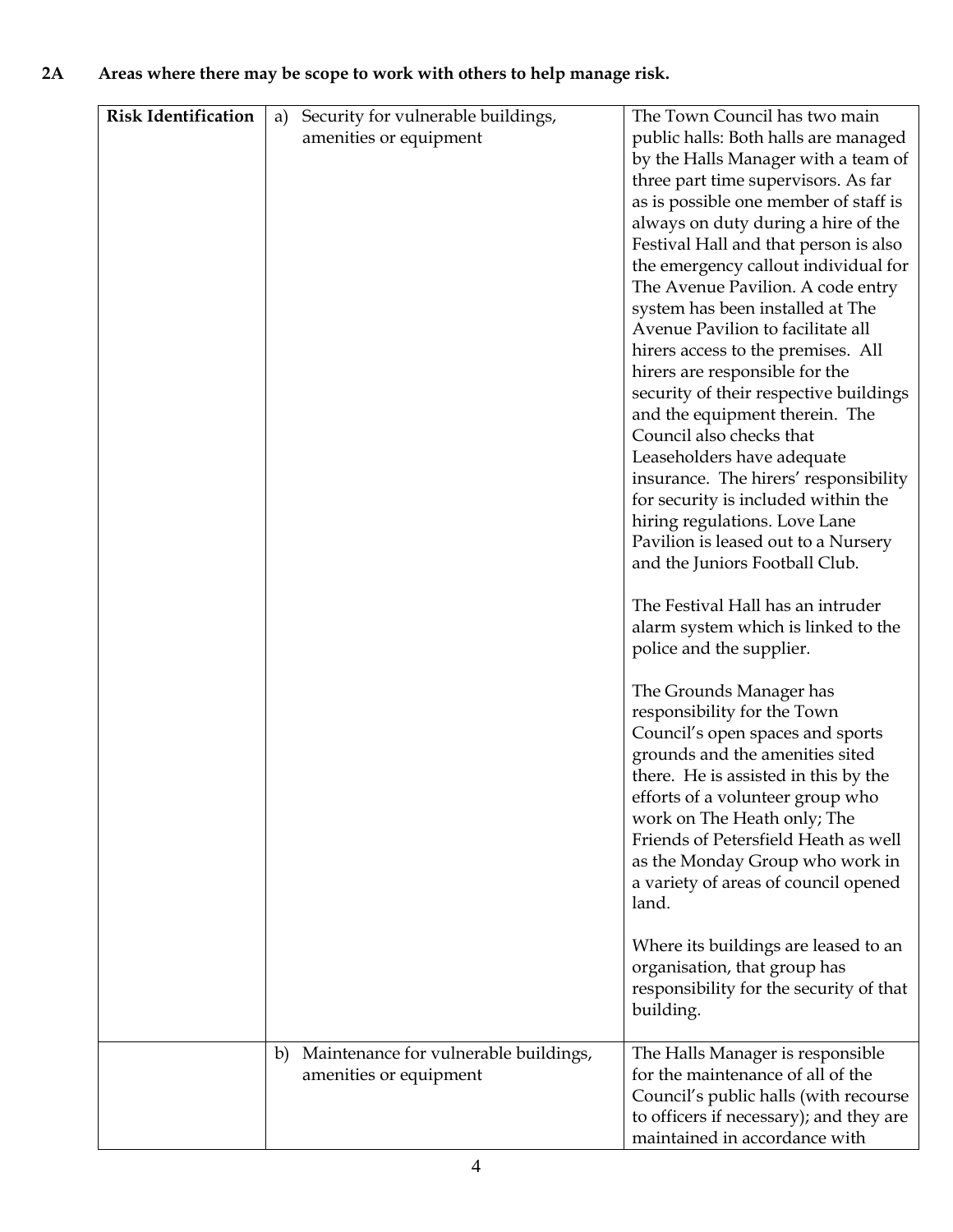|                                                                                                                        | budgets prepared by officers and<br>approved/amended by councillors<br>each year in accordance with the<br>normal budget setting process.<br>All Town Council buildings which<br>are leased, are subject to repairing<br>leases, with the exception of the<br>kiosk on the Heath and the Love<br>Lane Pavilion where appropriate,<br>maintenance/checking contracts are<br>in place for equipment eg heating<br>systems, small electrical equipment.<br>Rescue rings are provided in<br>conspicuous places around Heath<br>Pond                                                                                                                                                                                                                                |
|------------------------------------------------------------------------------------------------------------------------|----------------------------------------------------------------------------------------------------------------------------------------------------------------------------------------------------------------------------------------------------------------------------------------------------------------------------------------------------------------------------------------------------------------------------------------------------------------------------------------------------------------------------------------------------------------------------------------------------------------------------------------------------------------------------------------------------------------------------------------------------------------|
| The provision of services being carried<br>C)<br>out under agency/partnership<br>agreements with principal authorities | The Town Council works in<br>partnership with East Hampshire<br><b>District Council and Hampshire</b><br>County Council when invited to do<br>so. Partnership agreements exist for<br>bus shelter maintenance with<br>Hampshire County Council as well<br>as an arrangement through the<br>Parish Lengthsman Scheme, once<br>again with Hampshire County<br>Council, to clean road signs and<br>street signage and potentially some<br>further roadside grounds<br>maintenance. Additionally the Bell<br>Hill roundabout is maintained<br>under the direction of the Grounds<br>Manager on behalf of Hampshire<br>Highways.<br>A partnership is in place with<br>EHDC, HCC and the South Downs<br>National Park Authority for<br>'Placemaking in Petersfield'. |
|                                                                                                                        | There is no arrangement in place<br>with either EHDC or HCC for<br>roadside grass cutting.                                                                                                                                                                                                                                                                                                                                                                                                                                                                                                                                                                                                                                                                     |
| Banking arrangements and Investments<br>d)                                                                             | The Town Council's banking<br>arrangements are reviewed by the<br><b>Finance and General Purposes</b><br>Committee.                                                                                                                                                                                                                                                                                                                                                                                                                                                                                                                                                                                                                                            |
|                                                                                                                        | The Finance and Investment Policy                                                                                                                                                                                                                                                                                                                                                                                                                                                                                                                                                                                                                                                                                                                              |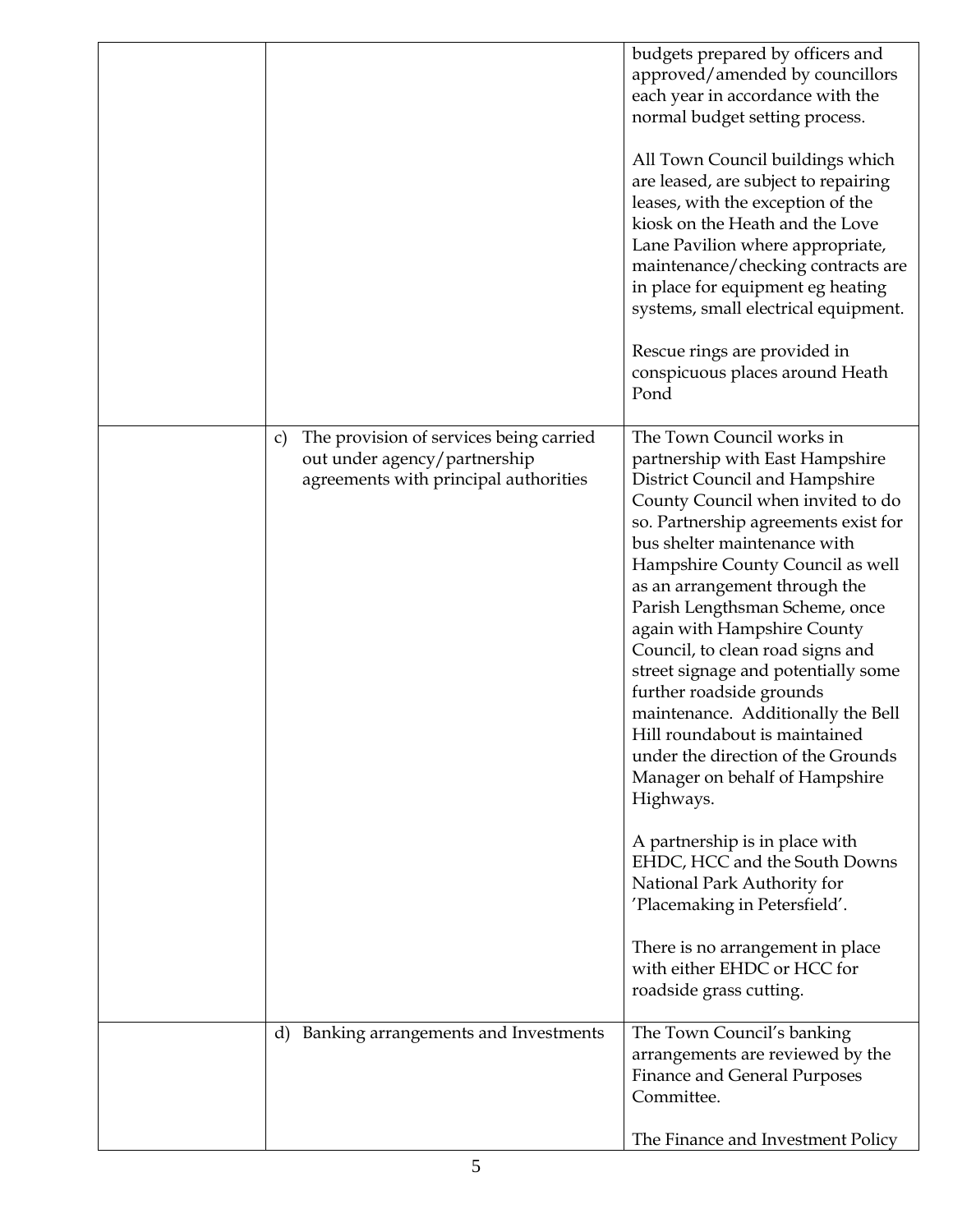|                                                                                        | is reviewed annually by the Finance<br>& General Purposes Committee.                                                                                                                                                                                                                     |
|----------------------------------------------------------------------------------------|------------------------------------------------------------------------------------------------------------------------------------------------------------------------------------------------------------------------------------------------------------------------------------------|
|                                                                                        | There is a comprehensive range of<br>internal controls relating to the issue<br>and receipt of monies on behalf of<br>the Town Council.                                                                                                                                                  |
| Ad hoc provision of amenities/facilities<br>e)<br>for events to local community groups | The Town Council has given<br>approval for the use of several of its<br>sites and buildings for local<br>community groups, on both rental<br>and free bases. Some examples of<br>this are:-                                                                                              |
|                                                                                        | Grounds - Children in Need events,<br>Jubilee Events, open air religious<br>services, exercise groups, fairs and<br>circuses, canoeing by service<br>organisations and use by agencies<br>for young and/or disabled people.                                                              |
|                                                                                        | Buildings - use of rooms by<br>organisations on which the Town<br>Council has a representative, annual<br>meetings for users of the public<br>halls, allotments and grounds                                                                                                              |
|                                                                                        | In such cases, the Town Council<br>ensures that the hirer/user has<br>sufficient public liability cover for<br>their intended activity.                                                                                                                                                  |
|                                                                                        | Defibrilators have been installed<br>both inside and outside of the<br>Festival Hall, purchased under a<br>lease arrangement to include<br>insurance for failing to operate<br>properly.                                                                                                 |
| Trading units eg playing fields,<br>f)<br>community buildings                          | The Town Council ensures that<br>users of its facilities have sufficient<br>public liability cover.                                                                                                                                                                                      |
| Professional services eg planning,<br>g)<br>architects, accountancy etc                | The Town Council endeavours to<br>ensure that wherever possible it has<br>the opportunity to select (from<br>several) the provider of any<br>professional service it requires,<br>including EHDC's list of approved<br>contractors. Any professionals<br>whose services it uses are well |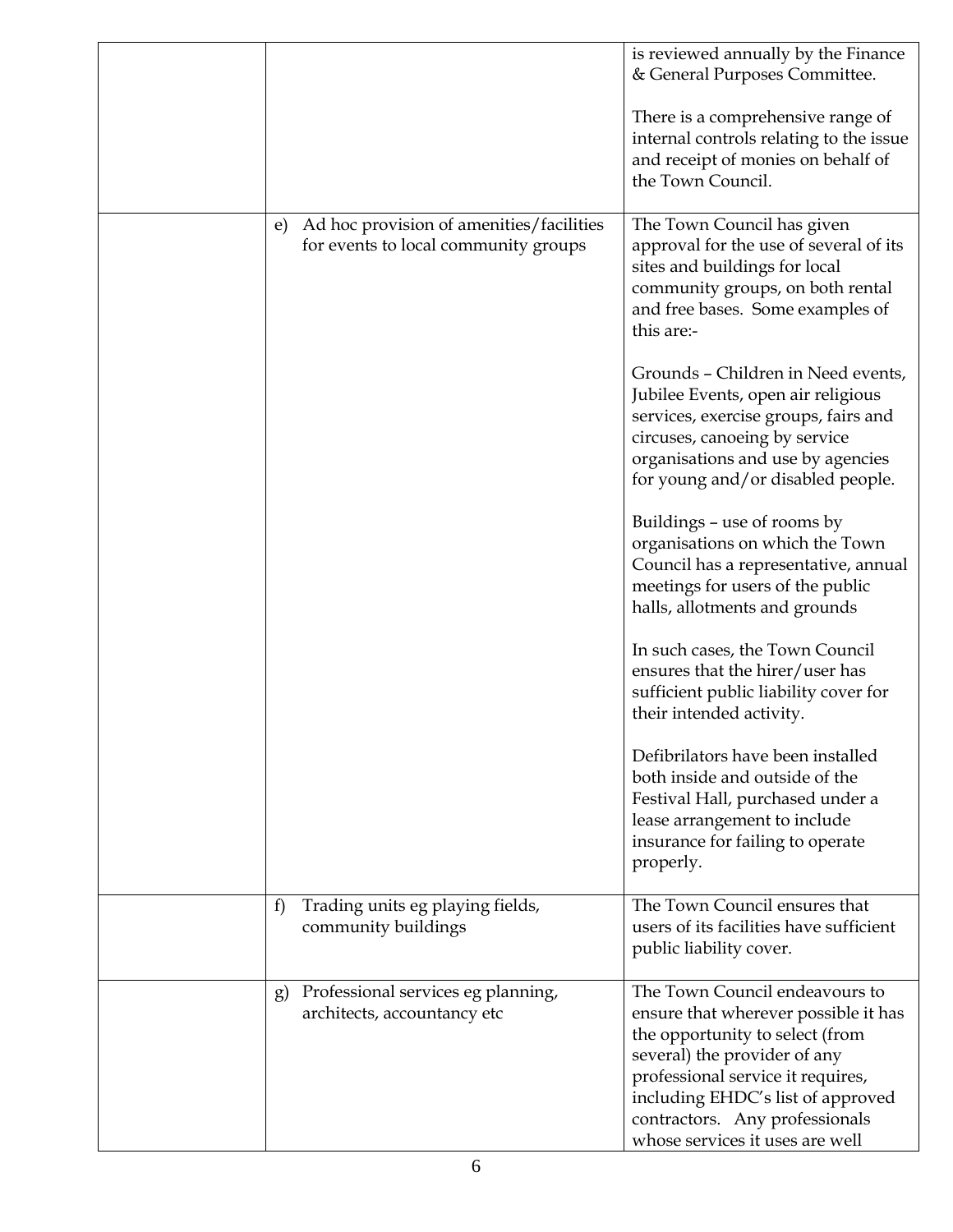|                                         | established and often selected on<br>recommendation.                                                                                                                                           |
|-----------------------------------------|------------------------------------------------------------------------------------------------------------------------------------------------------------------------------------------------|
| Fraudulent access to Bank Account<br>h) | The Town Council remains vigilant<br>to check for fraudulent activity on<br>any bank accounts and works<br>closely with the banks to identify<br>and act upon any such fraudulent<br>activity. |

#### **2B Areas where there may be scope to work with others to help manage risk.**

| <b>Internal Controls</b> | <b>Standing Orders, Financial Regulations</b><br>a)      | The Town Council has Standing          |
|--------------------------|----------------------------------------------------------|----------------------------------------|
|                          | and Contract Standing Orders dealing                     | <b>Orders and Contract Standing</b>    |
|                          | with the award of contracts for services                 | Orders to govern the award of such     |
|                          | or the purchase of capital equipment.                    | contracts. These Standing Orders       |
|                          |                                                          | are reviewed annually. Their           |
|                          |                                                          | content is noted during the course of  |
|                          |                                                          | the internal audit process.            |
|                          | Regular reporting on performance by<br>b)                | The Grounds Manager reports on         |
|                          | suppliers/contractors                                    | grounds maintenance issues to          |
|                          |                                                          | every Grounds Committee. The           |
|                          |                                                          | Halls Manager prepares similar         |
|                          |                                                          |                                        |
|                          |                                                          | reports for the Public Halls           |
|                          |                                                          | Committee. All reports received        |
|                          |                                                          | from the Internal and External         |
|                          |                                                          | Auditors are reported to Finance &     |
|                          |                                                          | General Purposes Committee and         |
|                          |                                                          | Council.                               |
|                          | Annual review of contracts<br>$\mathcal{C}$              | Contracts are reviewed by officers     |
|                          |                                                          | and subsequently by members as         |
|                          |                                                          | part of the budget process each year.  |
|                          |                                                          |                                        |
|                          | Clear statements of management<br>d)                     | The Grounds, Public Halls and          |
|                          | responsibility for each service                          | <b>Finance and General Purposes</b>    |
|                          |                                                          | Committees all have policies which     |
|                          |                                                          | are reviewed on an annual basis. All   |
|                          |                                                          | committees also have Terms of          |
|                          |                                                          | Reference that are reviewed by         |
|                          |                                                          | Council annually and are referred      |
|                          |                                                          | to in Standing Orders.                 |
|                          | Regular scrutiny of performance against<br>e)<br>targets | See $(b)$ and $(c)$                    |
|                          |                                                          |                                        |
|                          | Arrangements to detect and deter fraud<br>f)             | All invoices are subjected to scrutiny |
|                          | and/or corruption                                        | by both the officer responsible and    |
|                          |                                                          | the Finance Officer; and all cheques   |
|                          |                                                          | or Orders for Payment or electronic    |
|                          |                                                          | payment schedules have to be           |
|                          |                                                          | signed by the Town Clerk (or           |
|                          |                                                          | Finance Officer) and two               |
|                          |                                                          | councillors.                           |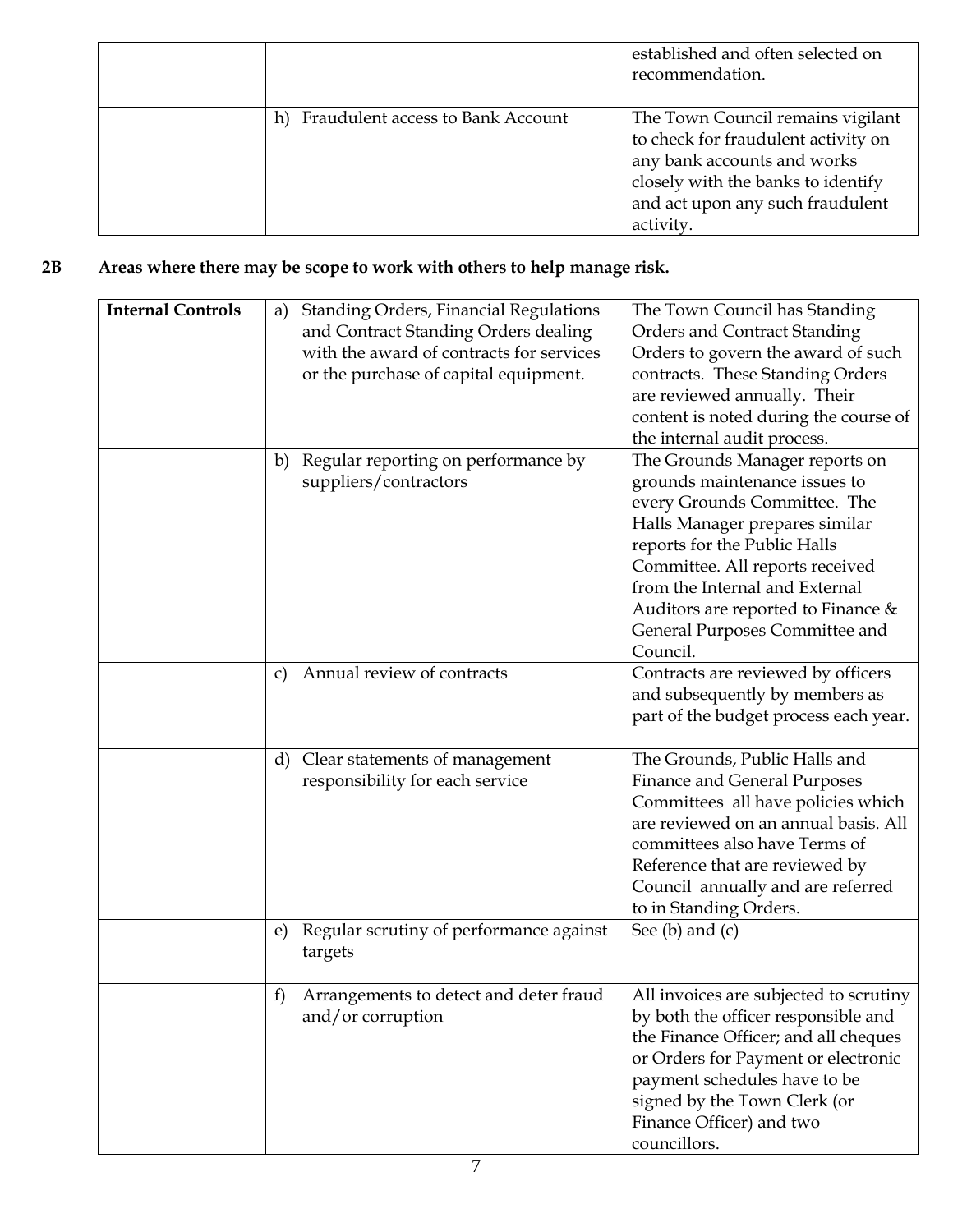|                                                               | The payment of accounts is<br>approved (retrospectively) by<br>council each month.<br>Responsibility for the issue of<br>invoices and the review of invoices<br>received is shared among officers<br>and staff to prevent one person<br>having sole responsibility for any<br>transaction.                                                                                                |
|---------------------------------------------------------------|-------------------------------------------------------------------------------------------------------------------------------------------------------------------------------------------------------------------------------------------------------------------------------------------------------------------------------------------------------------------------------------------|
| Regular bank reconciliations,<br>g)<br>independently reviewed | Bank statements are received<br>weekly and are seen by the Town<br>Clerk and reconciled by the Finance<br>Officer. The latest bank<br>reconciliation is presented to<br>Finance & General Purposes<br>Committee each month.<br>Councillors verify that the copy<br>bank statement presented to the<br>Finance & General Purposes<br>Committee matches the original<br>statement received. |

## **2C Areas where there may be scope to work with others to help manage risk**

| Internal audit<br>assurance | Review of internal controls in place and<br>a)<br>their documentation                                                         | Internal controls are constantly<br>under review and are usually<br>shown to have been followed by the<br>affixing of the verifier's initials eg.<br>on cheque counterfoils                                                                                                                                                                                                                                                                                                                                            |
|-----------------------------|-------------------------------------------------------------------------------------------------------------------------------|------------------------------------------------------------------------------------------------------------------------------------------------------------------------------------------------------------------------------------------------------------------------------------------------------------------------------------------------------------------------------------------------------------------------------------------------------------------------------------------------------------------------|
|                             | Review of minutes to ensure legal<br>b)<br>powers are available and the basis of the<br>powers recorded and correctly applied | The Town Clerk ensures that the<br>Council does not act ultra vires<br>when a decision is being made and<br>if that is not the case, then such<br>decision has been recorded as being<br>against the advice of the officer/s<br>concerned. The appropriate legal<br>powers will be quoted in the<br>minutes against decisions of<br>Council, whenever practical or<br>necessary. The Council has adopted<br>the General Power of Competence.<br>The minutes of meetings are also<br>reviewed during the audit process. |
|                             | Review and testing of arrangements to<br>$\mathcal{C}$<br>prevent and detect fraud and corruption                             | The use of Standing Orders, internal<br>controls and consideration by<br>Council are all methods used to                                                                                                                                                                                                                                                                                                                                                                                                               |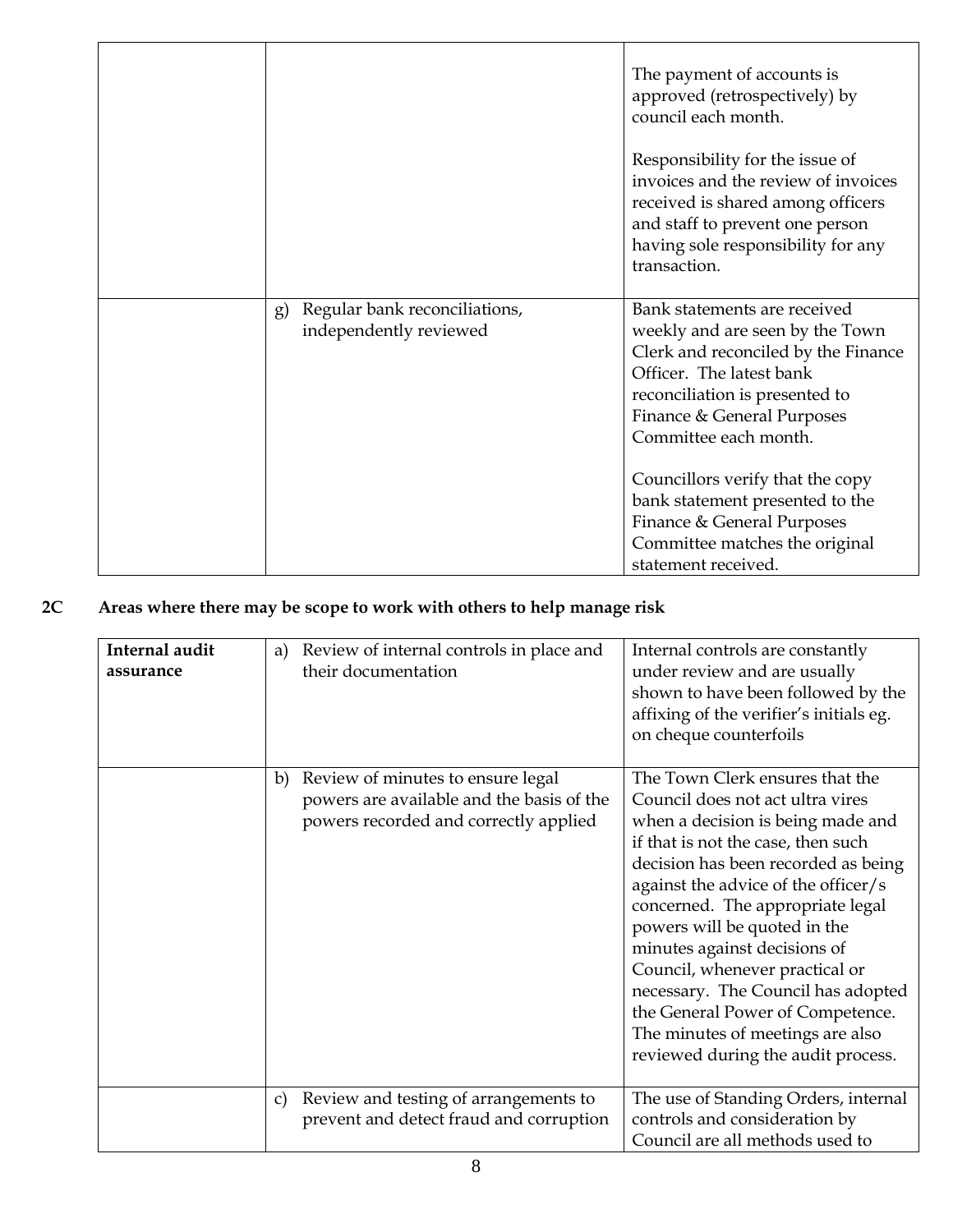|                                                                                  | prevent and deter fraud and<br>corruption.                                                                                                                                                                                                                   |
|----------------------------------------------------------------------------------|--------------------------------------------------------------------------------------------------------------------------------------------------------------------------------------------------------------------------------------------------------------|
| d) Review adequacy of insurance cover<br>provided by suppliers                   | The adequacy of insurance is<br>reviewed as part of the internal<br>audit process. A valuation of all the<br>town council's buildings is also<br>carried out once during the life of<br>each council and this is reflected in<br>subsequent insurance cover. |
| Testing of specific internal controls and<br>e)<br>report findings to management | This is carried out as part of the<br>audit process.                                                                                                                                                                                                         |

#### **3A Areas where there may be a need to self-manage risk**

| <b>Risk Identification</b> | Keeping proper financial records in<br>a)<br>accordance with statutory requirements                    | Financial records are kept in<br>accordance with statutory<br>requirements, being the<br>responsibility of the Finance and<br>General Purposes Committee. It is<br>reviewed as part of audit process.<br>Copies of the minutes of all Council<br>meetings are sent to the press and                                                                                                                                                                |
|----------------------------|--------------------------------------------------------------------------------------------------------|----------------------------------------------------------------------------------------------------------------------------------------------------------------------------------------------------------------------------------------------------------------------------------------------------------------------------------------------------------------------------------------------------------------------------------------------------|
|                            |                                                                                                        | are published on the Town Council<br>website.                                                                                                                                                                                                                                                                                                                                                                                                      |
|                            | Ensuring all business activities are<br>b)<br>within legal powers applicable                           | Where necessary and desirable the<br>powers used by Council in<br>undertaking any activity are<br>specified within the minutes.                                                                                                                                                                                                                                                                                                                    |
|                            | Complying with restrictions on<br>C)<br>borrowing arrangements                                         | The Town Council has no current<br>borrowing arrangements.                                                                                                                                                                                                                                                                                                                                                                                         |
|                            | Ensuring that all requirements are met<br>d)<br>under employment law and Inland<br>Revenue regulations | Appropriate payroll software is<br>used and operated by the Town<br>Clerk and reviewed by the Finance<br>Officer and a councillor. The process<br>and content is reviewed annually by<br>the Internal Auditor. Salary,<br>pension and NI forecasts are also<br>considered by members as part of<br>the budget process. Human<br>Resource consultants are employed<br>on an annual payment to ensure<br>that employment law obligations<br>are met. |
|                            | Ensuring all requirements are met under<br>e)<br>Customs and Excise regulations                        | All such requirements are met by<br>the Finance Officer, are within the                                                                                                                                                                                                                                                                                                                                                                            |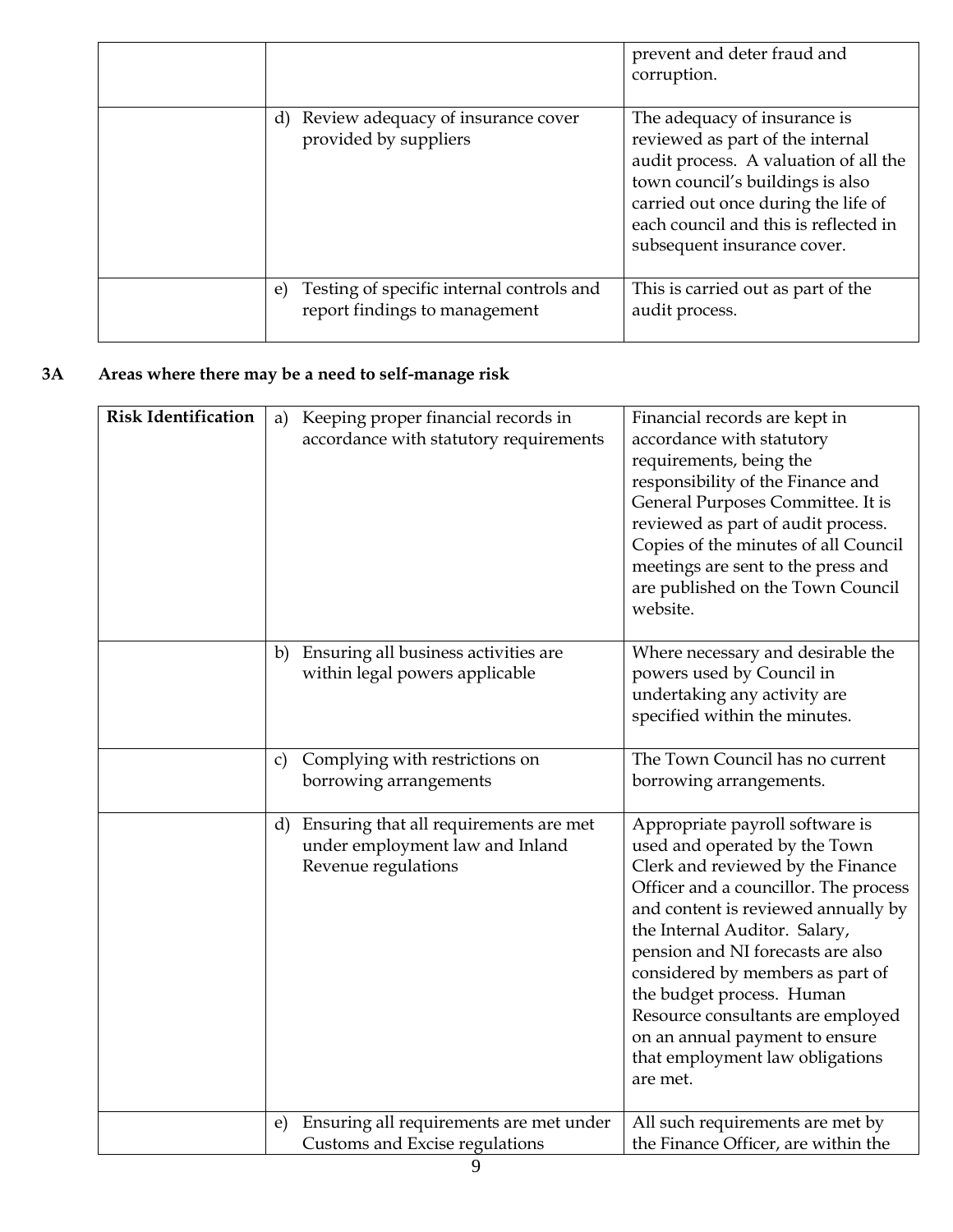|              | (especially VAT)                                                                                       | area of responsibility of the Finance<br>and General Purposes Committee<br>and are part of the audit process.                                                                                                                                                                                                                                                                                                                                                                                                                                                                                                                          |
|--------------|--------------------------------------------------------------------------------------------------------|----------------------------------------------------------------------------------------------------------------------------------------------------------------------------------------------------------------------------------------------------------------------------------------------------------------------------------------------------------------------------------------------------------------------------------------------------------------------------------------------------------------------------------------------------------------------------------------------------------------------------------------|
| f            | Ensuring the adequacy of the annual<br>precept within sound budgeting<br>arrangements                  | Officers' and committee budgets are<br>considered by both officers and all<br>members, following which they are<br>considered by the Finance and<br>General Purposes Committee, who<br>recommend a precept figure to<br>Council.                                                                                                                                                                                                                                                                                                                                                                                                       |
| g)           | Monitoring of performance against<br>agreed standards under partnership<br>agreements                  | See table 2 internal controls b) and<br>d)                                                                                                                                                                                                                                                                                                                                                                                                                                                                                                                                                                                             |
| h)           | Ensuring the proper use of funds<br>granted to local community bodies<br>under specific powers or S137 | Community grant applications are<br>considered twice per annum in July<br>and February. Any grant<br>applications which do not meet the<br>Town Council's criteria are returned<br>to the sender eg for individuals. All<br>other applications are considered in<br>detail by the grants panel and<br>approved by Council. Successful<br>applicants are required to give<br>details of how such funding has<br>been spent eg copies of their annual<br>report and accounts.<br>All other funding is subject to<br>recommendation by the Finance and<br>General Purposes Committee to<br>Council: or forms part of the annual<br>budget |
| $\mathbf{i}$ | Proper, timely and accurate reporting of<br>council business in the minutes                            | Minutes are prepared by the<br>Committee Administrator (or<br>another officer) and their accuracy<br>verified by the Town Clerk. They<br>are distributed to all members,<br>received at Council meetings and<br>are presented to the appropriate<br>Committee at their next meeting, for<br>approval.                                                                                                                                                                                                                                                                                                                                  |
| $\mathbf{j}$ | Responding to electors wishing to<br>exercise their rights of inspection                               | The rights of inspection by electors<br>is adhered to in accordance with<br>current legislation including the<br>Freedom of Information Act.                                                                                                                                                                                                                                                                                                                                                                                                                                                                                           |
| $\bf k)$     | Meeting the laid down timetables when<br>responding to consultation invitations                        | Every effort is made to meet<br>specified timetables when                                                                                                                                                                                                                                                                                                                                                                                                                                                                                                                                                                              |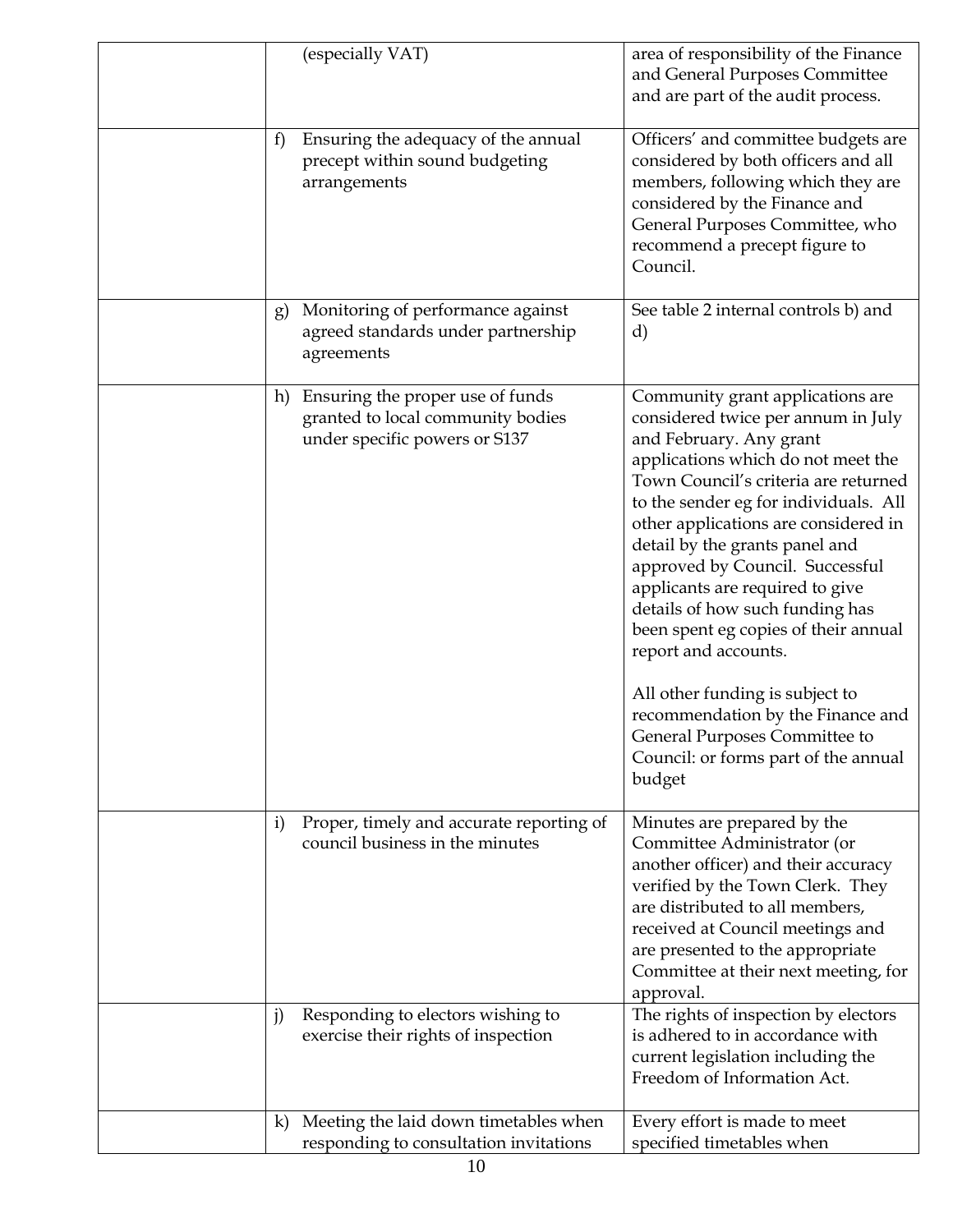|                                                                                                               | responding to consultation<br>invitations.                                                                                                                                                                                                                                                                                                                                                                                         |
|---------------------------------------------------------------------------------------------------------------|------------------------------------------------------------------------------------------------------------------------------------------------------------------------------------------------------------------------------------------------------------------------------------------------------------------------------------------------------------------------------------------------------------------------------------|
| Proper document control<br>1)                                                                                 | Copies of minutes of meetings are<br>bound on an annual basis. All<br>relevant paperwork is retained in<br>accordance with national guidelines<br>(or for longer) and is available for<br>members' perusal at all times.<br>Requests from members of the<br>public to view records are met,<br>wherever possible.<br>Documents are not to be removed<br>from the Council offices without<br>permission.                            |
| m) Register of Members' interests and gifts<br>and hospitality in place, complete,<br>accurate and up to date | Such records are in place, complete<br>and up to date (as far as is known to<br>officers). If officers receive a gift<br>valued in excess of £25 it is advised<br>to the Town Mayor and/or the<br>Chairman of the Staffing Panel.                                                                                                                                                                                                  |
| Business Continuity in the event of a<br>n)<br>major incident                                                 | The Council utilises a remote server<br>that is backed up daily as a<br>minimum. The Citrix access system<br>to the Council's computer records<br>and documents, which are stored on<br>the remote server, can be accessed<br>from any computer (with password<br>control) enabling staff to operate<br>from different areas of the office and<br>home when necessary, and<br>immediately from new hardware<br>that is introduced. |

## **3B Areas where there may be a need to self manage risk**

| <b>Internal Controls</b> | Regular scrutiny of financial records and<br>a)<br>proper arrangements for the approval of<br>expenditure | Comprehensive measures are in<br>place for the internal and external<br>approval of expenditure.                                                                                  |
|--------------------------|-----------------------------------------------------------------------------------------------------------|-----------------------------------------------------------------------------------------------------------------------------------------------------------------------------------|
|                          | Recording in the minutes the precise<br>b)<br>powers under which expenditure is<br>being approved         | The appropriate legal powers will<br>be quoted in the minutes against<br>decisions of Council, whenever<br>necessary. The Council has adopted<br>the General Power of Competence. |
|                          | Regular returns to the Inland Revenue;                                                                    | These areas lie within the                                                                                                                                                        |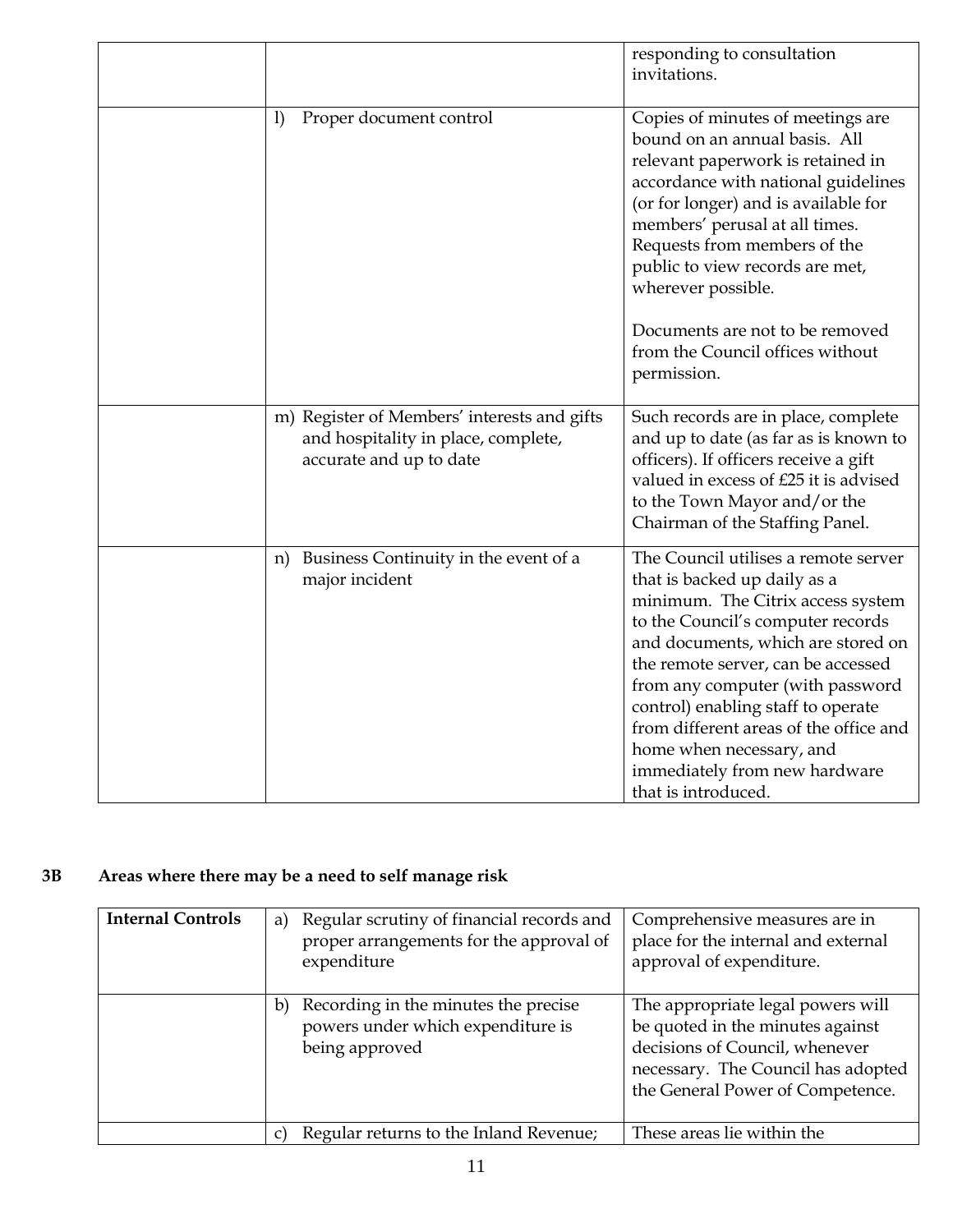| contracts of employment for all staff,<br>annually reviewed by the council,<br>systems of updating records for any<br>changes in relevant legislation | responsibility of the Town Clerk,<br>with reference to the Staff Panel, the<br><b>Finance and General Purposes</b><br>Committee and Council.<br>Salaries are prepared by the Town<br>Clerk and checked by the Finance<br>Officer and a councillor. They are<br>also checked during the course of<br>the annual audit.                                              |
|-------------------------------------------------------------------------------------------------------------------------------------------------------|--------------------------------------------------------------------------------------------------------------------------------------------------------------------------------------------------------------------------------------------------------------------------------------------------------------------------------------------------------------------|
| Regular returns of VAT; training the<br>d)<br>responsible officer in matters of VAT<br>and other taxation issues as necessary                         | The Finance Officer is responsible<br>for all VAT returns, which are<br>reviewed as part of the annual audit<br>process. The Finance and General<br>Purposes Committee checks that the<br>Responsible Finance Officer and the<br>Finance Officer receive adequate<br>training in all financial matters that<br>relate to council business.                         |
| Developing systems of performance<br>e)<br>measurement                                                                                                | An appraisal system for staff<br>performance has been introduced.<br>Performance measurement for the<br>major contracts is in place and is<br>monitored by the Grounds Manager<br>or Halls Manager initially and<br>council committees and working<br>parties.                                                                                                     |
| Procedures for dealing with and<br>f)<br>monitoring grants or loans made or<br>received                                                               | There are no outstanding loans<br>made or received at this time.<br>Perennial grant clients provide an<br>annual report detailing how their<br>grant has been used to demonstrate<br>value for money.<br>Capital grants are not paid out until<br>either evidence of expenditure has<br>been provided or a firm contract to<br>incur the expenditure is available. |
| Minutes properly numbered and<br>g)<br>paginated with a master copy kept in<br>safekeeping                                                            | All minutes are properly numbered<br>and paginated. A master copy is<br>made of each council year's minutes<br>and is bound and stored in the<br>Town Clerk's office.                                                                                                                                                                                              |
| Documented procedures to deal with<br>h)<br>enquiries from the public                                                                                 | Telephone messages from the public<br>are passed to the individual for                                                                                                                                                                                                                                                                                             |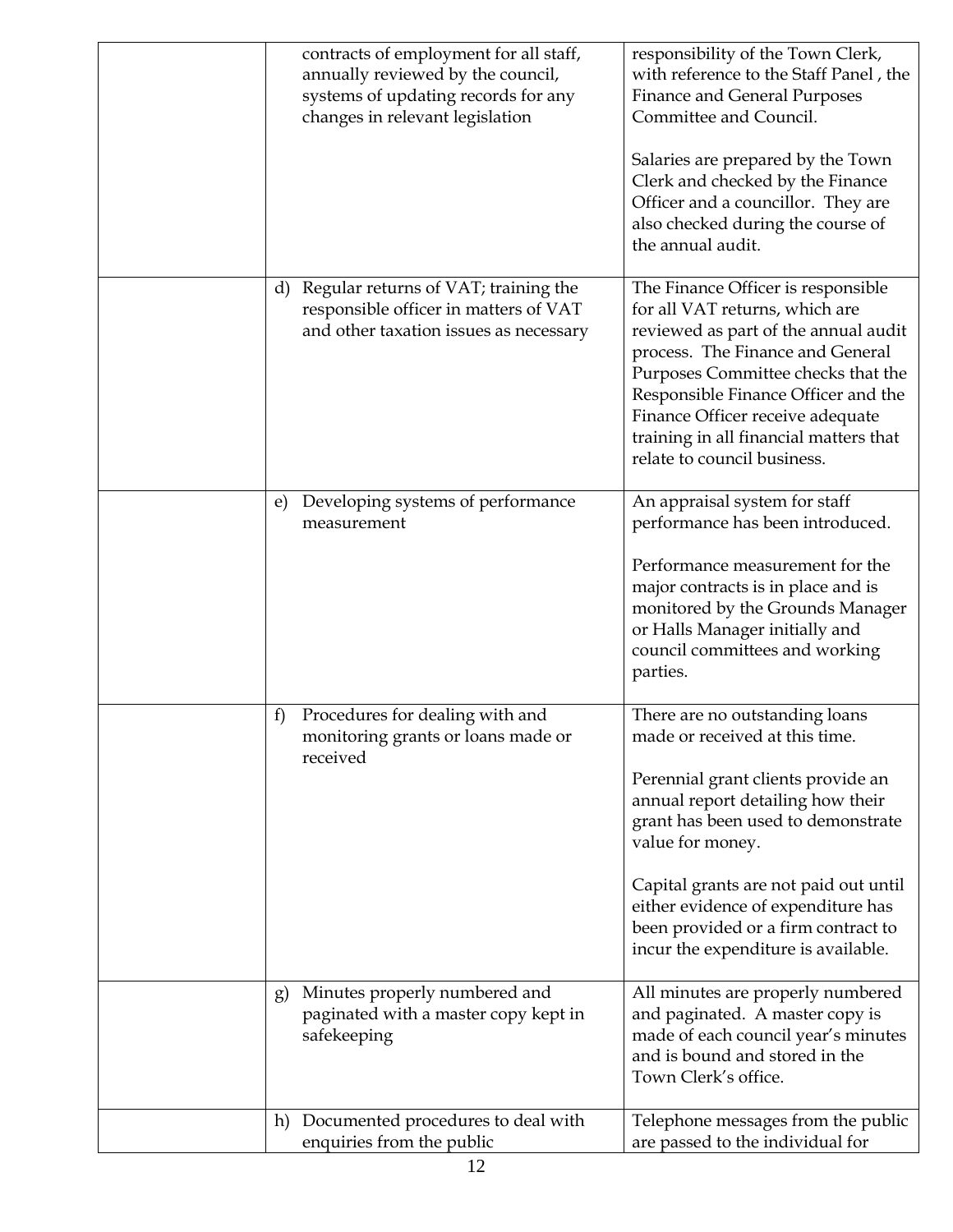|                                                                                                                                                                                     | whom they are intended. Letters<br>and emails are dealt with as quickly<br>as possible and if there is likely to be<br>a delay eg the letter being presented<br>to a future committee meeting then<br>an acknowledgement card is sent to<br>advise the writer of this.                                                                                                                                                                                                                                      |
|-------------------------------------------------------------------------------------------------------------------------------------------------------------------------------------|-------------------------------------------------------------------------------------------------------------------------------------------------------------------------------------------------------------------------------------------------------------------------------------------------------------------------------------------------------------------------------------------------------------------------------------------------------------------------------------------------------------|
| Documented procedures to deal with<br>i)<br>responses to consultation requested                                                                                                     | If a response to a consultation<br>request can be dealt with by a<br>committee or council it will do so. If<br>not, a sub-committee or working<br>party will be formed to prepare<br>recommendations for the<br>appropriate committee or council.                                                                                                                                                                                                                                                           |
| Documented procedures for document<br>j)<br>receipt, circulation, response, handling<br>and filing                                                                                  | All documents received are date-<br>stamped and the Town Clerk<br>decides on the appropriate method<br>of handling each item of<br>correspondence. Information<br>received that does not require<br>consideration by a committee or<br>council may be distributed to<br>councillors in the form of the<br>councillors' information list. Items<br>that can be dealt with within the<br>office are. Once documents have<br>been dealt with they are passed to<br>the Administration Assistant for<br>filing. |
| k) Procedures in place for recording and<br>monitoring members' interests and gifts<br>and hospitality received.<br>Adoption of codes of conduct for<br>1)<br>members and employees | A file is held containing the Register<br>of Members Interests. If any gifts or<br>hospitality is received the nature of<br>the item is recorded within this file.<br>The Town Council adopted the<br>same Code of Conduct as that                                                                                                                                                                                                                                                                          |
| m) Invoice checking procedure by                                                                                                                                                    | adopted by East Hampshire District<br>Council in 2012.<br>A random sample of invoices                                                                                                                                                                                                                                                                                                                                                                                                                       |
| councillors                                                                                                                                                                         | and/or other documentation to be<br>checked by Councillors each month<br>as an additional measure for<br>checking internal procedures.<br>Finance & General Purposes<br>Committee draws up a schedule<br>annually specifying what will be<br>done and by whom.                                                                                                                                                                                                                                              |